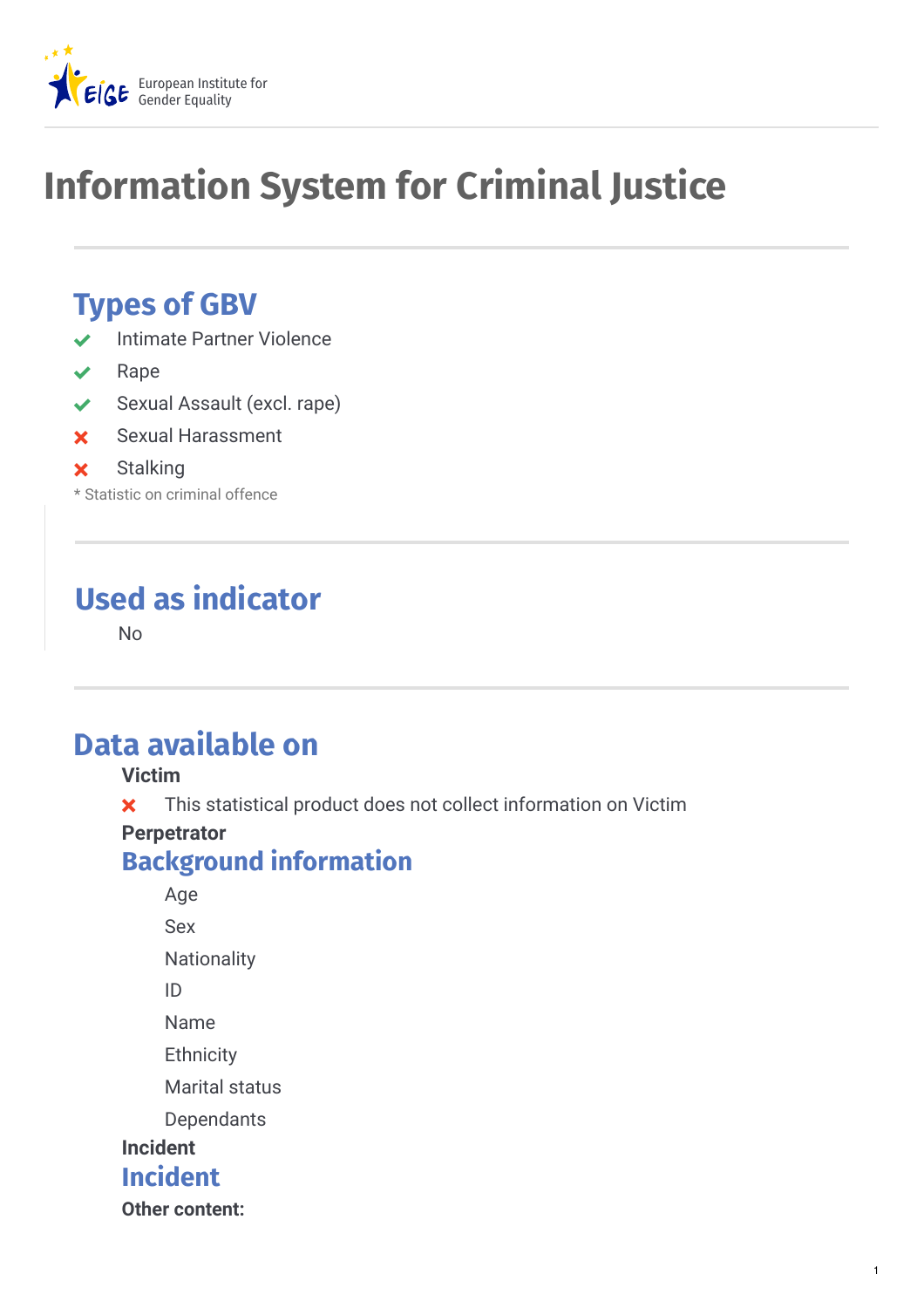All activities in relation to the case, final order, ID, name, surname, birth date, sex, the criminal offence and date when it was committed, data on orders against the person (protection order or others like detention), final order against the offender, data on other people, like victims, solicitor, advocate, data on any other activity in relation to the case.

#### **Criminal statistics on sexual violence Criminal statistical data included**

Yes

**Additional information:** Criminal act in relation to sexual violence

# **Characteristics Reference period**

6 months. 1 year

Additional information: Data are always available, but the are presented on half a year or yearly bases.

### **Frequency of updating**

Daily

#### **Validation**

No

### **Compilation**

Data are stored electronically. it is possible to compile data with having exact parameters or variables and than there is a specially programme that is used for compiling those data

#### **Quality assurance process**

**Brief description:** Database is primarily meant for monitoring the work on a certain matter, how long does it take to finish the case, how long are phases af the court procedures. It is not meant to monitor a certain criminal offence. Database is of a great use for the purpose it serves.

#### **Accuracy**

Good. It is accurate.

#### **Reliability**

Good. It is very reliable

### **Timeliness**

No information. Data are available at any time

### **Comparability**

Geographical

Over time